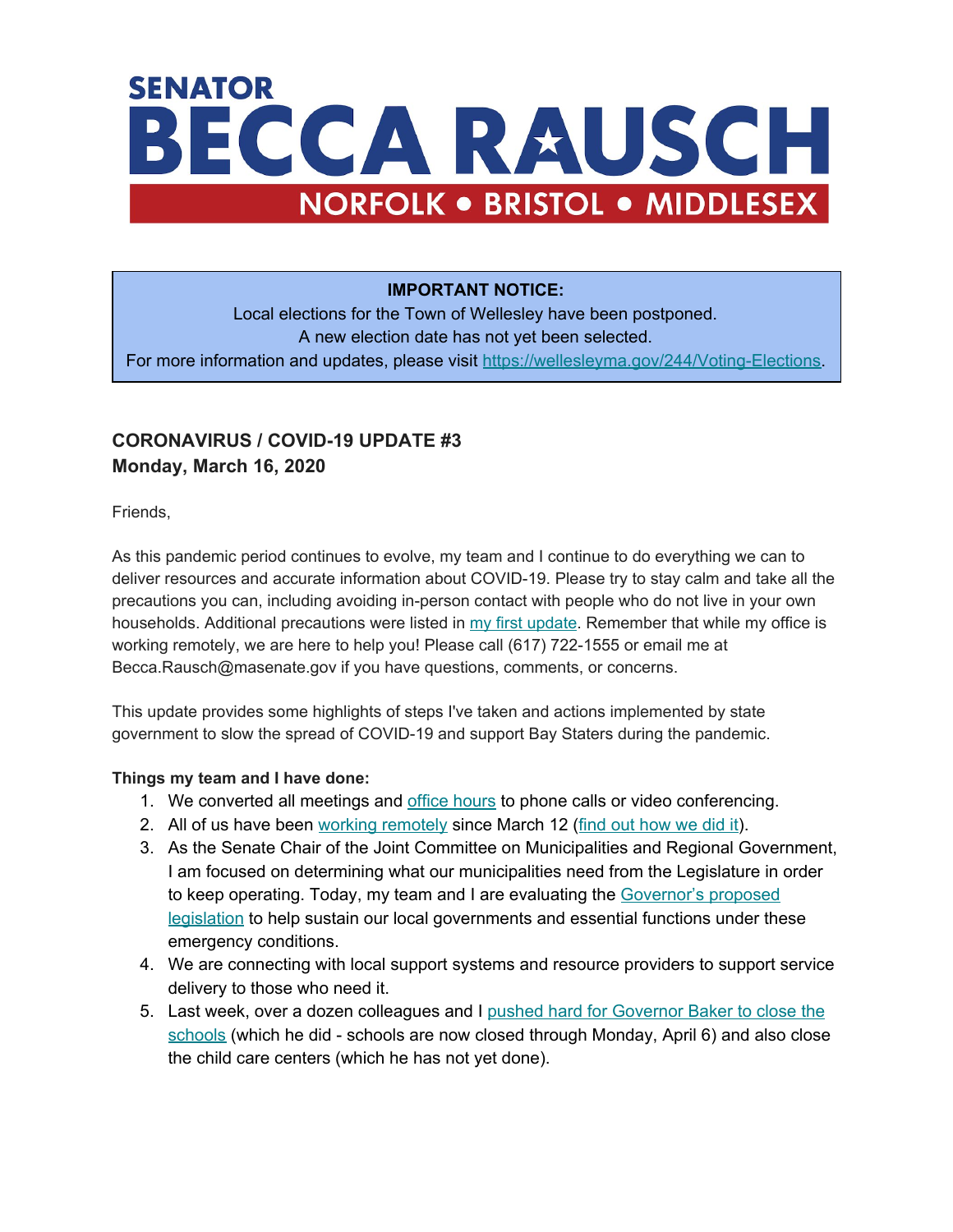#### **Things the state government has done:**

- 1. Starting tomorrow, Tuesday, March 17, through Monday, April 6, all gatherings of 25 individuals or more are prohibited, and restaurants can provide take out and delivery only (no in-person dining).
- 2. On Thursday, March 12, the Senate and House expeditiously passed, and the Governor signed into law, [\\$](https://www.wbur.org/news/2020/03/12/massachusetts-coronavirus-aid-package-supplemental-budget?fbclid=IwAR1ZBKkmrWxLb3bmsDWSKg3yXa8LcIc5BeIYcLMu6eInOaBlaT1gPY2d6Yk)15 million in [supplemental](https://www.wbur.org/news/2020/03/12/massachusetts-coronavirus-aid-package-supplemental-budget?fbclid=IwAR1ZBKkmrWxLb3bmsDWSKg3yXa8LcIc5BeIYcLMu6eInOaBlaT1gPY2d6Yk) funding to support monitoring, treatment, [containment,](https://www.wbur.org/news/2020/03/12/massachusetts-coronavirus-aid-package-supplemental-budget?fbclid=IwAR1ZBKkmrWxLb3bmsDWSKg3yXa8LcIc5BeIYcLMu6eInOaBlaT1gPY2d6Yk) prevention, and other efforts to combat COVID-19 by the state Department of Public Health (DPH), regional and local boards of health, and other public entities.
- 3. [Governmental](https://www.wbur.org/news/2020/03/13/public-meetings-emergency-order-massachusetts-coronavirus) boards can meet without a physical quorum of members present and without affording public access to the physical meeting locations.
- 4. The Legislature is practicing social distancing. The State House is now officially closed to the public throughout the COVID-19 state of emergency. Senate sessions for this week will be informal sessions to reduce the number of people in the chamber while still maintaining Senate operations and functionality. The entire Legislature will join a conference call with leaders in the executive branch tomorrow, Tuesday, March 17; we had an opportunity to submit questions in advance, and I submitted several pertaining to COVID-19 testing, income insecurity during a pandemic, support for local businesses, food insecurity, regional transportation safety, and much more.
- 5. Senate President Karen Spilka appointed Senator Jo Comerford, Chair of the Joint Committee of Public Health, to lead a Senate working group on COVID-19. The entire Senate membership has been actively contributing to the working group's mission of addressing this pandemic as comprehensively involved, and centering our most vulnerable residents as we do this critically important work.
- 6. On Friday, March 13, DPH announc[e](https://www.mass.gov/news/state-health-officials-announce-launch-of-2-1-1-to-provide-covid-19-information-and-referrals)d that the [Commonwealth's](https://www.mass.gov/news/state-health-officials-announce-launch-of-2-1-1-to-provide-covid-19-information-and-referrals) 2-1-1 hotline will now provide real-time information on COVID-19, including resources, and referrals in multiple languages.
- 7. On Wednesday, March 11, the Massachusetts Health Connector announced a [special](https://www.mahealthconnector.org/massachusetts-health-connector-offers-extended-enrollment-for-uninsured-individuals-to-ease-coronavirus-fears) 45-day [enrollment](https://www.mahealthconnector.org/massachusetts-health-connector-offers-extended-enrollment-for-uninsured-individuals-to-ease-coronavirus-fears) period running until April 25 to ensure everyone who wants access to covered coronavirus services has it.
- 8. All Massachusetts health insurers are [n](https://www.mass.gov/doc/bulletin-2020-02-addressing-covid-19-coronavirus-testing-and-treatment-issued-362020/download)ow [required](https://www.mass.gov/doc/bulletin-2020-02-addressing-covid-19-coronavirus-testing-and-treatment-issued-362020/download) to cover the cost of testing and treatment related to COVID-19 for all members.
- 9. The Department of Public Utilities issued an order to suspend all gas and electric shut-offs during the COVID-19 state of emergency.

#### **Things you should do as individuals:**

- 1. Remember that this is **not** an extra long school vacation, and this is **not** a series of snow days. The purpose of all these closures is to limit our contact with other people and prevent the spread of the virus. Therefore: do not have in-person play dates. Do not go to playgrounds. Do not go to libraries. Do not host parties, even if you invite fewer than 25 people. This is going to get worse before it gets better. The only way we get this under any semblance of control is by engaging in comprehensive social distancing.
- 2. **STAY HOME** to the greatest extent possible.
- 3. Engage in distance-socializing via phone calls and video chatting.